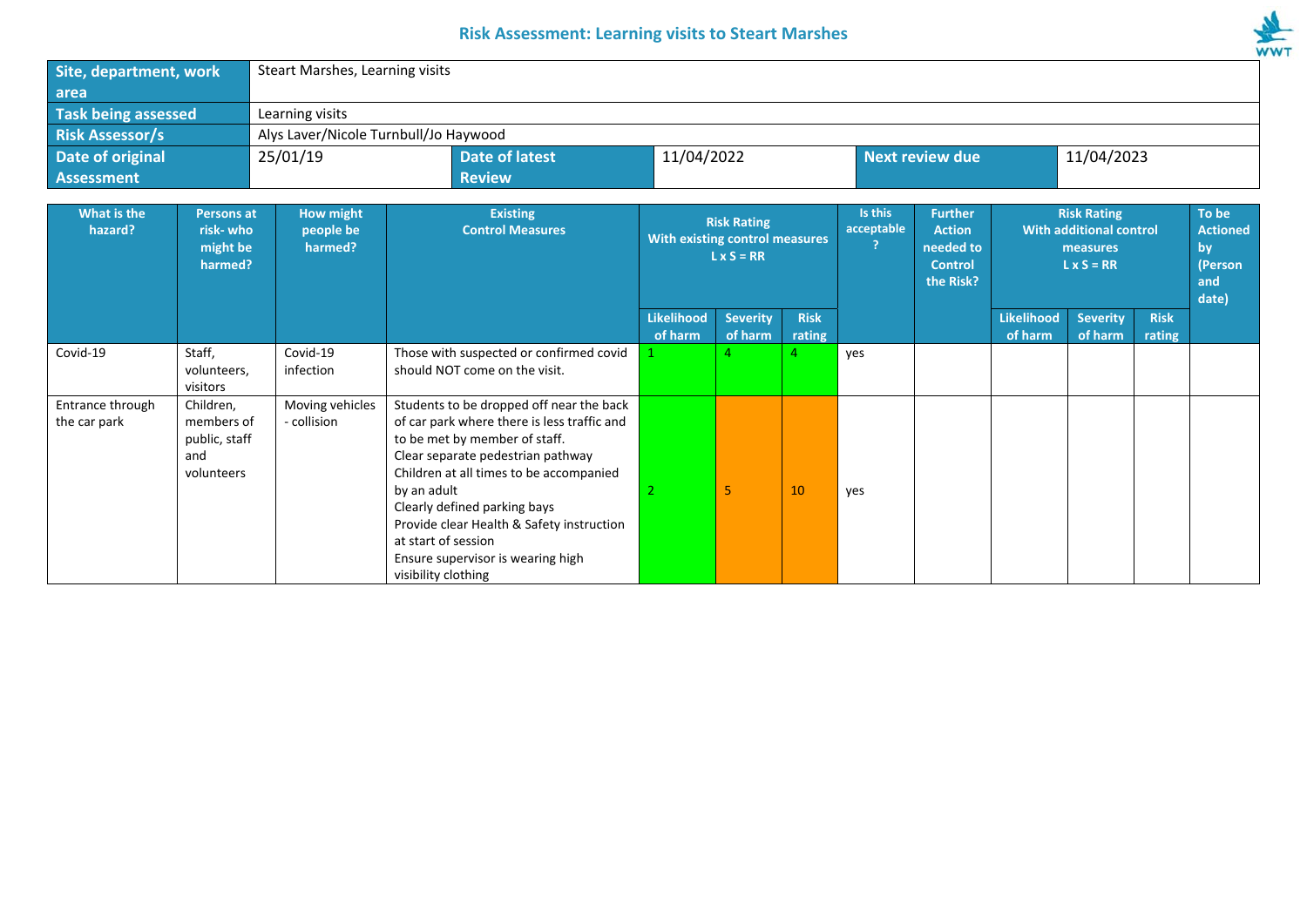| What is the<br>hazard?                                                    | <b>Persons at</b><br>risk-who<br>might be<br>harmed?          | <b>How might</b><br>people be<br>harmed?                                                                       | <b>Existing</b><br><b>Control Measures</b>                                                                                                                                                                                                                                                                                                                                                                                                                                                                                                                              | <b>Risk Rating</b><br>With existing control measures<br>$L \times S = RR$ |                            |                       |     |  |                              |                            |                       |  | Is this<br>acceptable<br>2 |  |  | <b>Further</b><br><b>Action</b><br>needed to<br><b>Control</b><br>the Risk? |  | <b>Risk Rating</b><br><b>With additional control</b><br>measures<br>$L \times S = RR$ |  |  | To be<br><b>Actioned</b><br>by<br>(Person<br>and<br>date) |
|---------------------------------------------------------------------------|---------------------------------------------------------------|----------------------------------------------------------------------------------------------------------------|-------------------------------------------------------------------------------------------------------------------------------------------------------------------------------------------------------------------------------------------------------------------------------------------------------------------------------------------------------------------------------------------------------------------------------------------------------------------------------------------------------------------------------------------------------------------------|---------------------------------------------------------------------------|----------------------------|-----------------------|-----|--|------------------------------|----------------------------|-----------------------|--|----------------------------|--|--|-----------------------------------------------------------------------------|--|---------------------------------------------------------------------------------------|--|--|-----------------------------------------------------------|
|                                                                           |                                                               |                                                                                                                |                                                                                                                                                                                                                                                                                                                                                                                                                                                                                                                                                                         | <b>Likelihood</b><br>of harm                                              | <b>Severity</b><br>of harm | <b>Risk</b><br>rating |     |  | <b>Likelihood</b><br>of harm | <b>Severity</b><br>of harm | <b>Risk</b><br>rating |  |                            |  |  |                                                                             |  |                                                                                       |  |  |                                                           |
| Contact with<br>potentially<br>infectious<br>animals/water or<br>surfaces | Children,<br>members of<br>public, staff<br>and<br>volunteers | Zoonotic<br>diseases (Avian<br>diseases/Lymes<br>disease/Weils<br>disease,<br>infection from<br>animal faeces) | Provide hygiene instruction within initial<br>Health & Safety briefing.<br>Keep public separated from<br>animals/water except in designated<br>areas.<br>H&S talk at beginning of each pond<br>dipping session.<br>Provide hand washing facilities and<br>antibacterial gel - wash hands before<br>eating and drinking.<br>Provide use of PPE - disposable gloves for<br>anyone with eczema/open wounds on<br>hands.<br>Take radio/mobile and first aid kit- first<br>aider must always be on site<br>All equipment in contact with water to<br>be sterilised after use | 2 <sup>1</sup>                                                            | 3                          | 6                     | yes |  |                              |                            |                       |  |                            |  |  |                                                                             |  |                                                                                       |  |  |                                                           |
| Falling into any<br>water<br>course/caught out<br>by tides                | Children,<br>members of<br>public, staff<br>and<br>volunteers | Drowning<br>Hypothermia<br>Cold water<br>shock<br>Secondary<br>drowning<br>(water<br>inhalation)<br>zoonosis   | H&S talk at beginning of each session<br>Carry first aid kit and radio/mobile for<br>communication - first aider will always be<br>on site<br>Talk through technique for pond dipping,<br>kneel, hold onto rail etc.<br>Ensure appropriate supervision at all<br>times<br>Wearing of suitable footwear<br>Take throw rope/pole and hoop provided<br>and know how to use it<br>Avoid dangerous areas of the reserve<br>Water bodies are designed and managed<br>to have clear water's edge/delineation.<br>Water bodies risk assessed.                                   | $\mathbf{1}$                                                              | 5                          | 5                     | yes |  |                              |                            |                       |  |                            |  |  |                                                                             |  |                                                                                       |  |  |                                                           |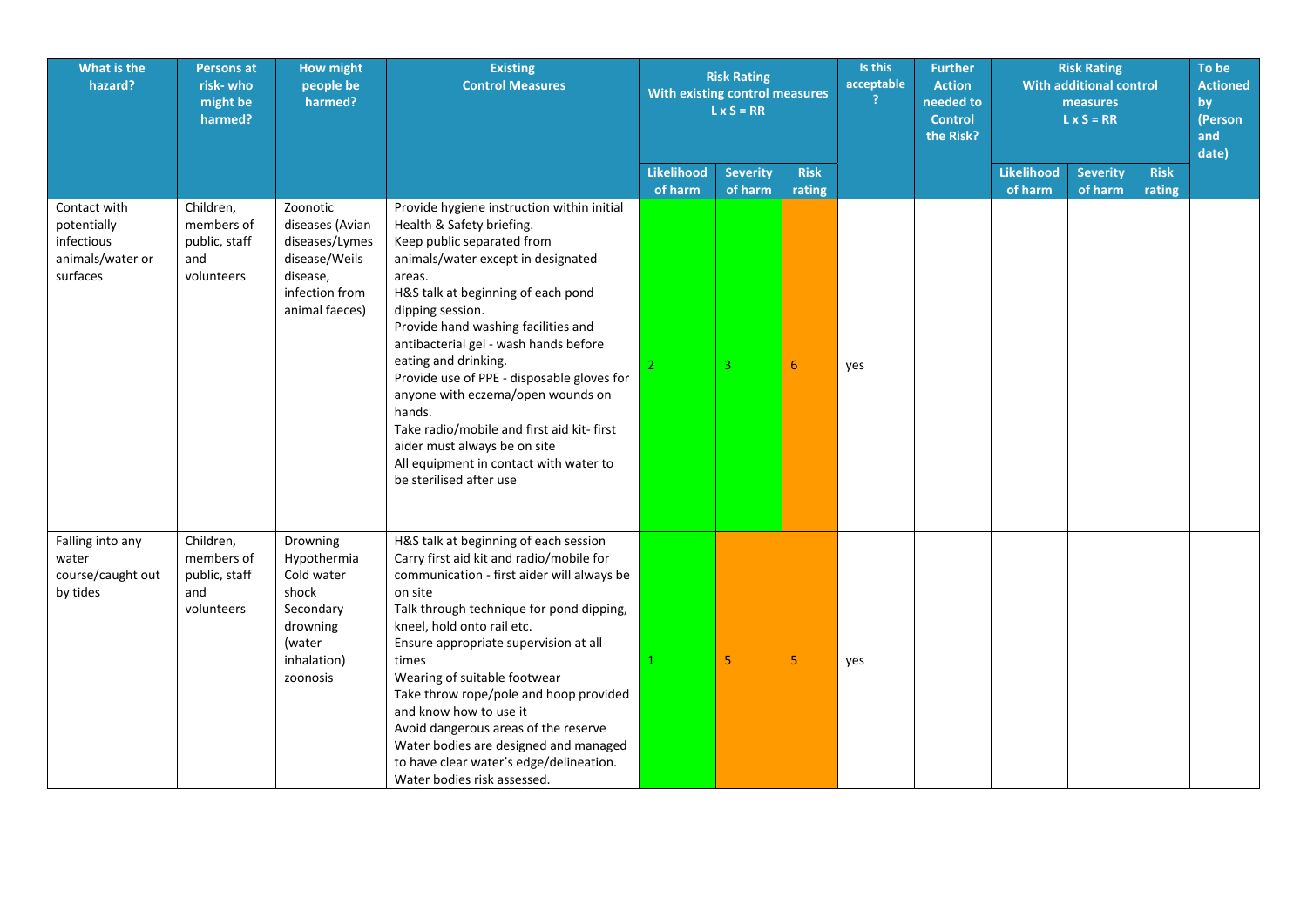| What is the<br>hazard?                                | <b>Persons at</b><br>risk-who<br>might be<br>harmed?          | <b>How might</b><br>people be<br>harmed?                | <b>Existing</b><br><b>Control Measures</b>                                                                                                                                                                                                                                                             | <b>Risk Rating</b><br>With existing control measures<br>$L \times S = RR$ |                            |                       | Is this<br><b>Further</b><br>acceptable<br><b>Action</b><br>needed to<br><b>Control</b><br>the Risk? |  | <b>Risk Rating</b><br><b>With additional control</b><br>measures<br>$L \times S = RR$ |                            |                       | To be<br><b>Actioned</b><br>by<br>(Person<br>and<br>date) |
|-------------------------------------------------------|---------------------------------------------------------------|---------------------------------------------------------|--------------------------------------------------------------------------------------------------------------------------------------------------------------------------------------------------------------------------------------------------------------------------------------------------------|---------------------------------------------------------------------------|----------------------------|-----------------------|------------------------------------------------------------------------------------------------------|--|---------------------------------------------------------------------------------------|----------------------------|-----------------------|-----------------------------------------------------------|
|                                                       |                                                               |                                                         |                                                                                                                                                                                                                                                                                                        | <b>Likelihood</b><br>of harm                                              | <b>Severity</b><br>of harm | <b>Risk</b><br>rating |                                                                                                      |  | <b>Likelihood</b><br>of harm                                                          | <b>Severity</b><br>of harm | <b>Risk</b><br>rating |                                                           |
| Contact with<br>livestock                             | Children,<br>members of<br>public, staff<br>and<br>volunteers | Injury - kicked,<br>bitten, charged<br>at               | Use paths, visitors separated from<br>animals in most areas - If not to have a<br>member of staff to keep a watch out for<br>livestock approaching.<br>Carry first aid kit and radio/mobile for<br>communication - first aider will always be<br>on site.                                              |                                                                           | $\overline{3}$             | 3                     | yes                                                                                                  |  |                                                                                       |                            |                       |                                                           |
| Wheelchair use                                        | Children,<br>members of<br>public, staff<br>and<br>volunteers | Loss of control<br>leading to injury                    | Staff to advise wheelchair users of<br>accessible areas of the site.                                                                                                                                                                                                                                   |                                                                           | 2                          | 4                     | yes                                                                                                  |  |                                                                                       |                            |                       |                                                           |
| Contact with staff<br>using machinery                 | Children,<br>members of<br>public, staff<br>and<br>volunteers | Injury from<br>moving<br>parts/debris                   | Staff to stay aware of visitors and cease<br>work when in close proximity.<br>Machinery dependent work to be carried<br>out at times of low visitation where<br>possible.<br>Risk assessment and emergency<br>procedures documents<br>Provide mobile phone/radio for<br>communication with site office |                                                                           | $\overline{3}$             | 3                     | yes                                                                                                  |  |                                                                                       |                            |                       |                                                           |
| Contact with<br>nettles, thistles,<br>sedges, insects | Children,<br>members of<br>public, staff<br>and<br>volunteers | Stings, skin<br>pricks, bites,<br>allergic<br>reactions | Grounds staff maintain areas, and<br>learning staff to inspect activity area<br>Ensure appropriate clothing is worn<br>Verbal instruction to avoid specific plants<br>Carry first aid kit and radio/mobile for<br>communication - first aider will always be<br>on site                                | $\overline{3}$                                                            |                            | 6                     | yes                                                                                                  |  |                                                                                       |                            |                       |                                                           |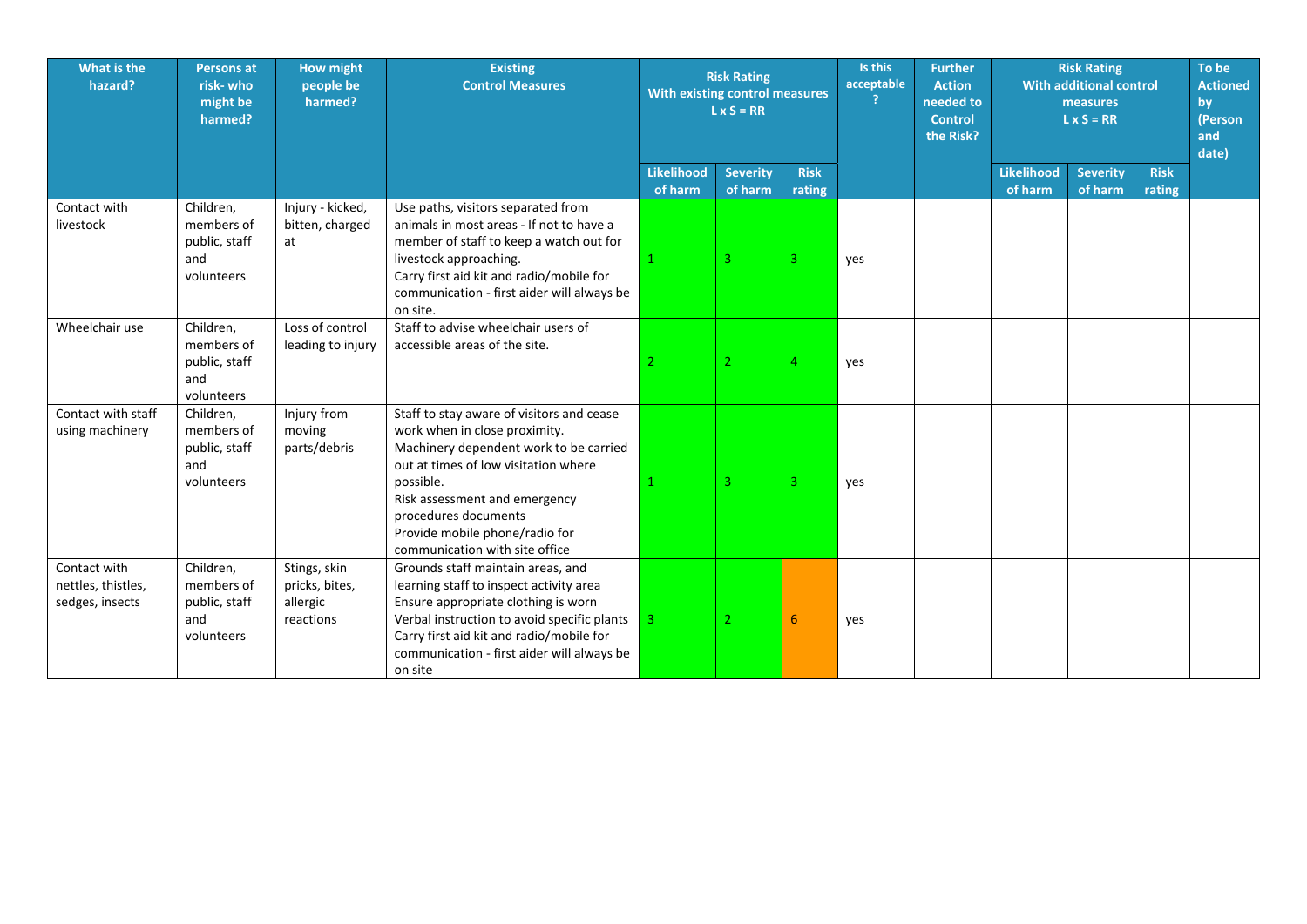| What is the<br>hazard?                                  | <b>Persons at</b><br>risk-who<br>might be<br>harmed?          | <b>How might</b><br>people be<br>harmed?              | <b>Existing</b><br><b>Control Measures</b>                                                                                                                                                                                                                                                                                                                            | <b>Risk Rating</b><br>With existing control measures<br>$L \times S = RR$ |                            |                       | Is this<br><b>Further</b><br>acceptable<br><b>Action</b><br>?<br>needed to<br><b>Control</b><br>the Risk? |  | <b>Risk Rating</b><br><b>With additional control</b><br>measures<br>$L \times S = RR$ |                            |                       | To be<br><b>Actioned</b><br>by<br>(Person<br>and<br>date) |
|---------------------------------------------------------|---------------------------------------------------------------|-------------------------------------------------------|-----------------------------------------------------------------------------------------------------------------------------------------------------------------------------------------------------------------------------------------------------------------------------------------------------------------------------------------------------------------------|---------------------------------------------------------------------------|----------------------------|-----------------------|-----------------------------------------------------------------------------------------------------------|--|---------------------------------------------------------------------------------------|----------------------------|-----------------------|-----------------------------------------------------------|
|                                                         |                                                               |                                                       |                                                                                                                                                                                                                                                                                                                                                                       | <b>Likelihood</b><br>of harm                                              | <b>Severity</b><br>of harm | <b>Risk</b><br>rating |                                                                                                           |  | <b>Likelihood</b><br>of harm                                                          | <b>Severity</b><br>of harm | <b>Risk</b><br>rating |                                                           |
| Contact with<br>moving<br>vehicles/grounds<br>machinery | Children,<br>members of<br>public, staff<br>and<br>volunteers | Injury from<br>contact from<br>machinery/<br>Vehicles | All machine operators must be informed<br>of site activities<br>All machine operators to adhere to H&S<br>operating requirements<br>Site visit to check area before learning<br>activity takes place<br>Provide first aid kit<br>Risk assessment and emergency<br>procedures documents<br>Provide mobile phone/ radio for<br>communication with site office           |                                                                           | 5                          | 5                     | yes                                                                                                       |  |                                                                                       |                            |                       |                                                           |
| Fruits, berries,<br>fungi                               | Children,<br>members of<br>public, staff<br>and<br>volunteers | Poisoning,<br>allergic reaction                       | Safety talk prior to learning session and<br>sanitiser use after session<br>Carry radio/mobile for communication -<br>first aider will always be on site                                                                                                                                                                                                              | $\overline{2}$                                                            | 4                          | 8                     | yes                                                                                                       |  |                                                                                       |                            |                       |                                                           |
| Mini beast hunt                                         | Children,<br>members of<br>public, staff<br>and<br>volunteers | Slippery ground,<br>trip hazards                      | Stout footwear to be worn<br>Safety talk at learning session                                                                                                                                                                                                                                                                                                          | $\overline{2}$                                                            | 3                          | $6\phantom{1}$        | yes                                                                                                       |  |                                                                                       |                            |                       |                                                           |
| Handling education<br>props e.g. feathers               | Children,<br>members of<br>public, staff<br>and<br>volunteers | Bacteria<br>infection                                 | All props treated prior to use with<br>antibacterial treatment - as far as<br>practical to do so<br>Introductory H&S talk<br>Handwashing after learning session                                                                                                                                                                                                       | $\overline{2}$                                                            | $\mathbf{1}$               | $\overline{2}$        | yes                                                                                                       |  |                                                                                       |                            |                       |                                                           |
| Contact with dogs                                       | Children,<br>members of<br>public, staff<br>and<br>volunteers | Injury from<br>dogs on site                           | Verbal instruction at start of session to<br>inform individuals not to initiate contact<br>with dogs on site<br>Where possible carry out learning<br>activities in low visitor areas<br>Ensure supervisor ratio to allow for<br>vigilance with potentially aggressive dogs<br>on leads<br>Carry first aid kit and ensure radio/phone<br>for communication with office | $\overline{2}$                                                            | 4                          | 8                     | yes                                                                                                       |  |                                                                                       |                            |                       |                                                           |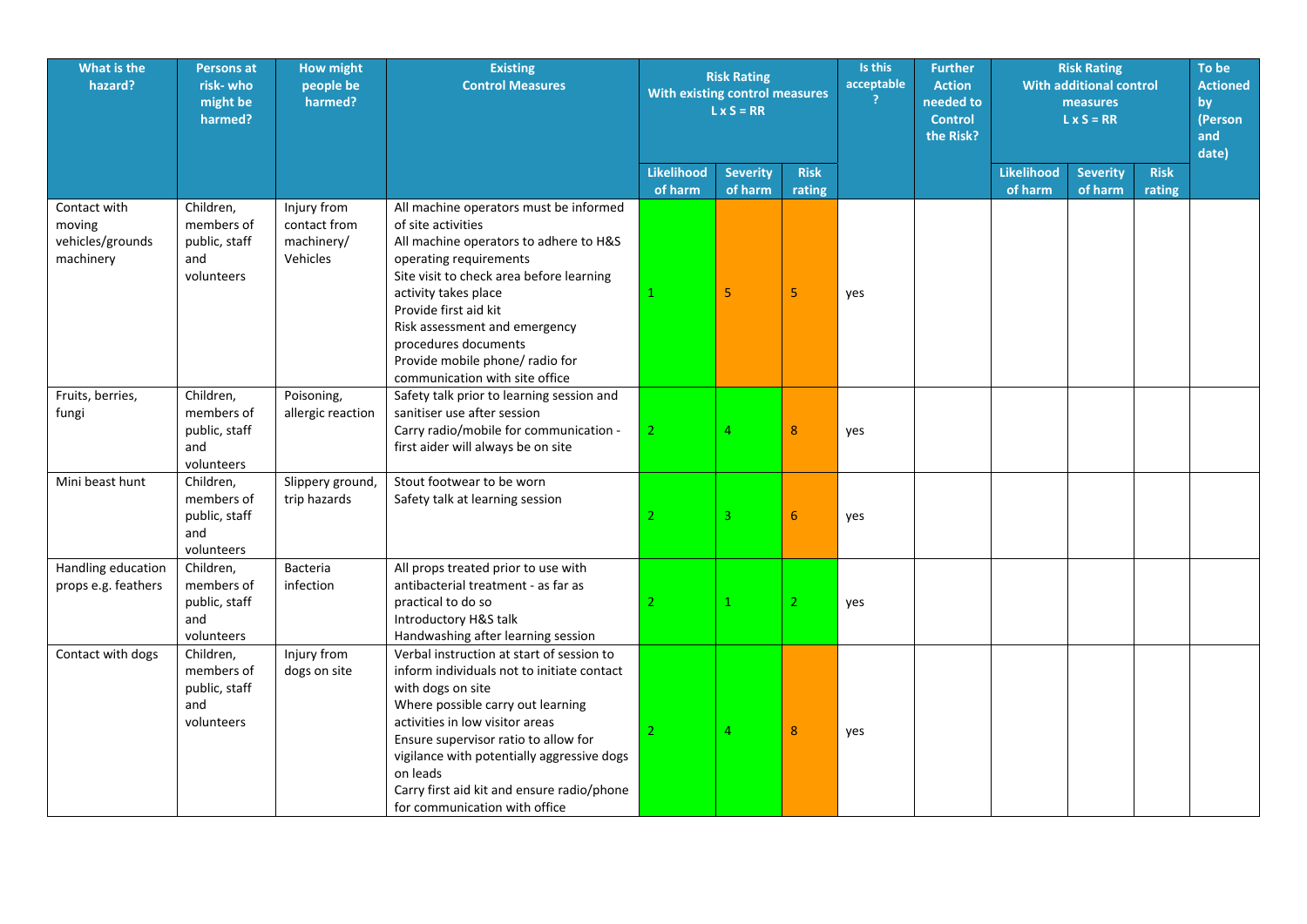| What is the<br>hazard?                                     | <b>Persons at</b><br>risk- who<br>might be<br>harmed?         | <b>How might</b><br>people be<br>harmed?                                                              | <b>Existing</b><br><b>Control Measures</b>                                                                                                                                                                                                                                                                                                                                                                                                                                                                                                                                            | <b>Risk Rating</b><br>With existing control measures<br>$L \times S = RR$ |                            |                       |     |  |                              |                            |                       |  |  |  |  |  |  |  | Is this<br>acceptable<br>2 |  |  |  |  |  |  |  |  |  |  |  |  | <b>Further</b><br><b>Action</b><br>needed to<br><b>Control</b><br>the Risk? |  |  | <b>Risk Rating</b><br><b>With additional control</b><br>measures<br>$L \times S = RR$ |  |  |
|------------------------------------------------------------|---------------------------------------------------------------|-------------------------------------------------------------------------------------------------------|---------------------------------------------------------------------------------------------------------------------------------------------------------------------------------------------------------------------------------------------------------------------------------------------------------------------------------------------------------------------------------------------------------------------------------------------------------------------------------------------------------------------------------------------------------------------------------------|---------------------------------------------------------------------------|----------------------------|-----------------------|-----|--|------------------------------|----------------------------|-----------------------|--|--|--|--|--|--|--|----------------------------|--|--|--|--|--|--|--|--|--|--|--|--|-----------------------------------------------------------------------------|--|--|---------------------------------------------------------------------------------------|--|--|
|                                                            |                                                               |                                                                                                       |                                                                                                                                                                                                                                                                                                                                                                                                                                                                                                                                                                                       | <b>Likelihood</b><br>of harm                                              | <b>Severity</b><br>of harm | <b>Risk</b><br>rating |     |  | <b>Likelihood</b><br>of harm | <b>Severity</b><br>of harm | <b>Risk</b><br>rating |  |  |  |  |  |  |  |                            |  |  |  |  |  |  |  |  |  |  |  |  |                                                                             |  |  |                                                                                       |  |  |
| Adverse weather                                            | Children,<br>members of<br>public, staff<br>and<br>volunteers | Adverse<br>weather causing<br>heatstroke,<br>sunburn,<br>dehydration,<br>hypothermia,<br>hyperthermia | Check weather forecast beforehand<br>learning activity<br>Ensure appropriate clothing is worn,<br>Recommend use of sun cream, drinking<br>water,<br>Use gazebo for shade in very hot weather                                                                                                                                                                                                                                                                                                                                                                                          | $\overline{4}$                                                            |                            | 4                     | yes |  |                              |                            |                       |  |  |  |  |  |  |  |                            |  |  |  |  |  |  |  |  |  |  |  |  |                                                                             |  |  |                                                                                       |  |  |
| All activities                                             | Children,<br>members of<br>public, staff<br>and<br>volunteers | Slips, trips and<br>falls                                                                             | Ensure individuals are wearing<br>appropriate footwear<br>Check decking before learning sessions<br>Verbal instruction and warning as<br>deemed appropriate<br>Ensure appropriate supervision and ratio<br>for activity attendees<br>Grit available for icy conditions                                                                                                                                                                                                                                                                                                                | $\overline{2}$                                                            | 3.                         | 6                     | yes |  |                              |                            |                       |  |  |  |  |  |  |  |                            |  |  |  |  |  |  |  |  |  |  |  |  |                                                                             |  |  |                                                                                       |  |  |
| All activities                                             | Children,<br>members of<br>public, staff<br>and<br>volunteers | Loss of<br>vulnerable<br>individual                                                                   | Verbal instruction at session start to<br>inform everyone to stay together.<br>Ensure supervisors are wearing high<br>visibility clothing for easier identification.<br>Ensure good ratio of supervisory staff.<br>Indicate a specific meeting point for lost<br>individuals, removing the requirement to<br>cross the road so as to gain access back<br>into the reserve office.<br>Carry radio/mobile phone for easy<br>communication with other staff if help<br>required. Site 'Lost Child' procedure to<br>be followed if any child or vulnerable<br>person is reporting missing | $\mathcal{P}$                                                             | 4                          | 8                     | yes |  |                              |                            |                       |  |  |  |  |  |  |  |                            |  |  |  |  |  |  |  |  |  |  |  |  |                                                                             |  |  |                                                                                       |  |  |
| Contact with<br>plants/sap/nettles/<br>thistles and rushes | Children,<br>members of<br>public, staff<br>and<br>volunteers | Contact with<br>plants/sap/nettl<br>es/thistles and<br>rushes; cuts,<br>stings                        | Ensure appropriate clothing is worn.<br>Verbal instruction to avoid specific plants<br>Staff to check areas before activities<br>Take radio/mobile and first aid kit                                                                                                                                                                                                                                                                                                                                                                                                                  | $\overline{2}$                                                            | $\overline{2}$             | 4                     | yes |  |                              |                            |                       |  |  |  |  |  |  |  |                            |  |  |  |  |  |  |  |  |  |  |  |  |                                                                             |  |  |                                                                                       |  |  |
| Litter                                                     |                                                               | Litter; glass/can<br>cuts                                                                             | Site check prior to group visits<br>Litter picking by staff/volunteers as<br>necessary                                                                                                                                                                                                                                                                                                                                                                                                                                                                                                | $\overline{2}$                                                            |                            | $\overline{2}$        | yes |  |                              |                            |                       |  |  |  |  |  |  |  |                            |  |  |  |  |  |  |  |  |  |  |  |  |                                                                             |  |  |                                                                                       |  |  |